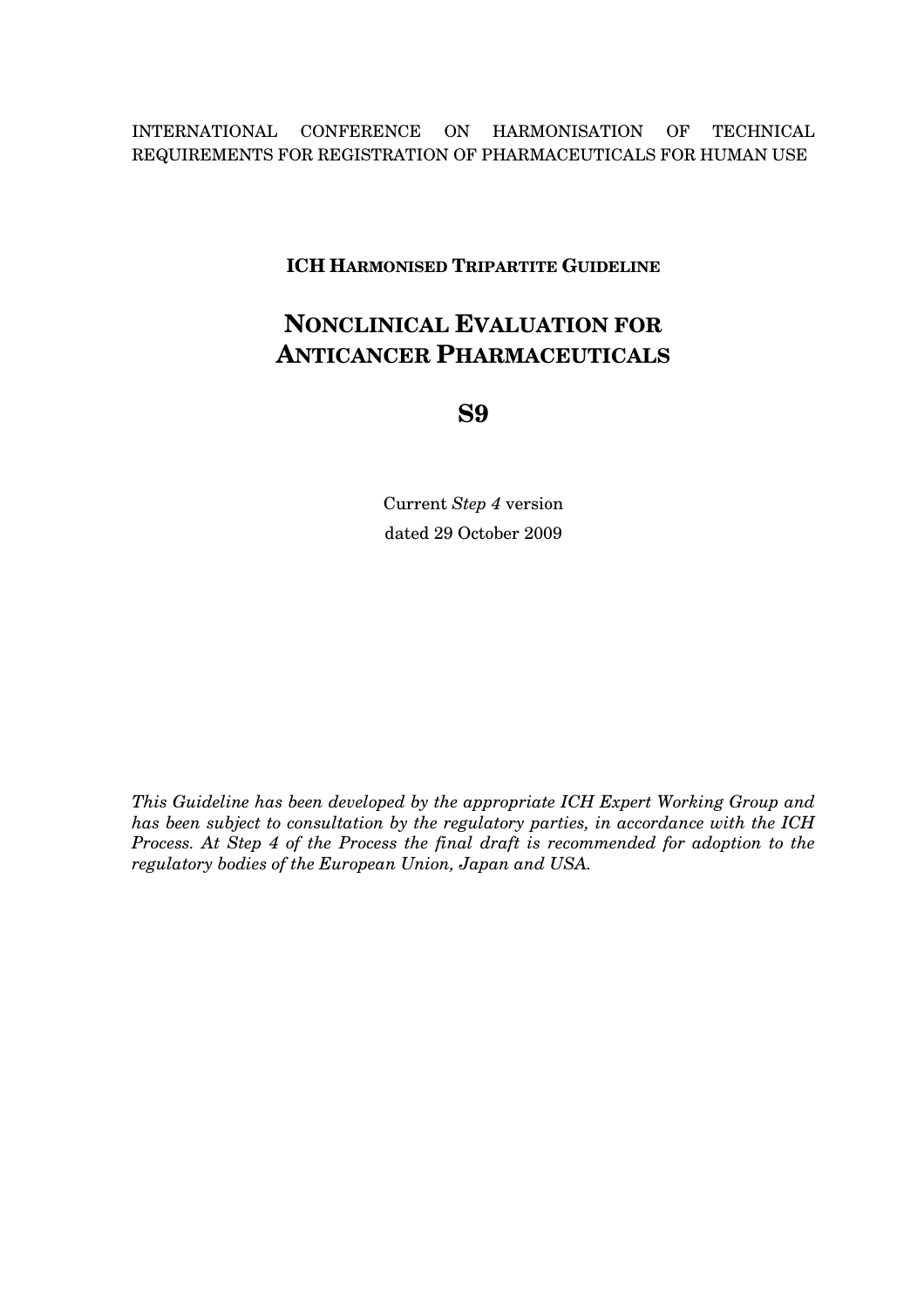## **S9 Document History**

| First<br>Codification | <b>History</b>                                                                          | Date                   |
|-----------------------|-----------------------------------------------------------------------------------------|------------------------|
| S <sub>9</sub>        | Approval by the Steering Committee under Step 2<br>and release for public consultation. | 13<br>November<br>2009 |

# **Current** *Step 4* **version**

| S9 | Approval by the Steering Committee under Step 4 and<br>recommendation for adoption to the three ICH<br>regulatory bodies. | 29<br>October<br>2009 |
|----|---------------------------------------------------------------------------------------------------------------------------|-----------------------|
|----|---------------------------------------------------------------------------------------------------------------------------|-----------------------|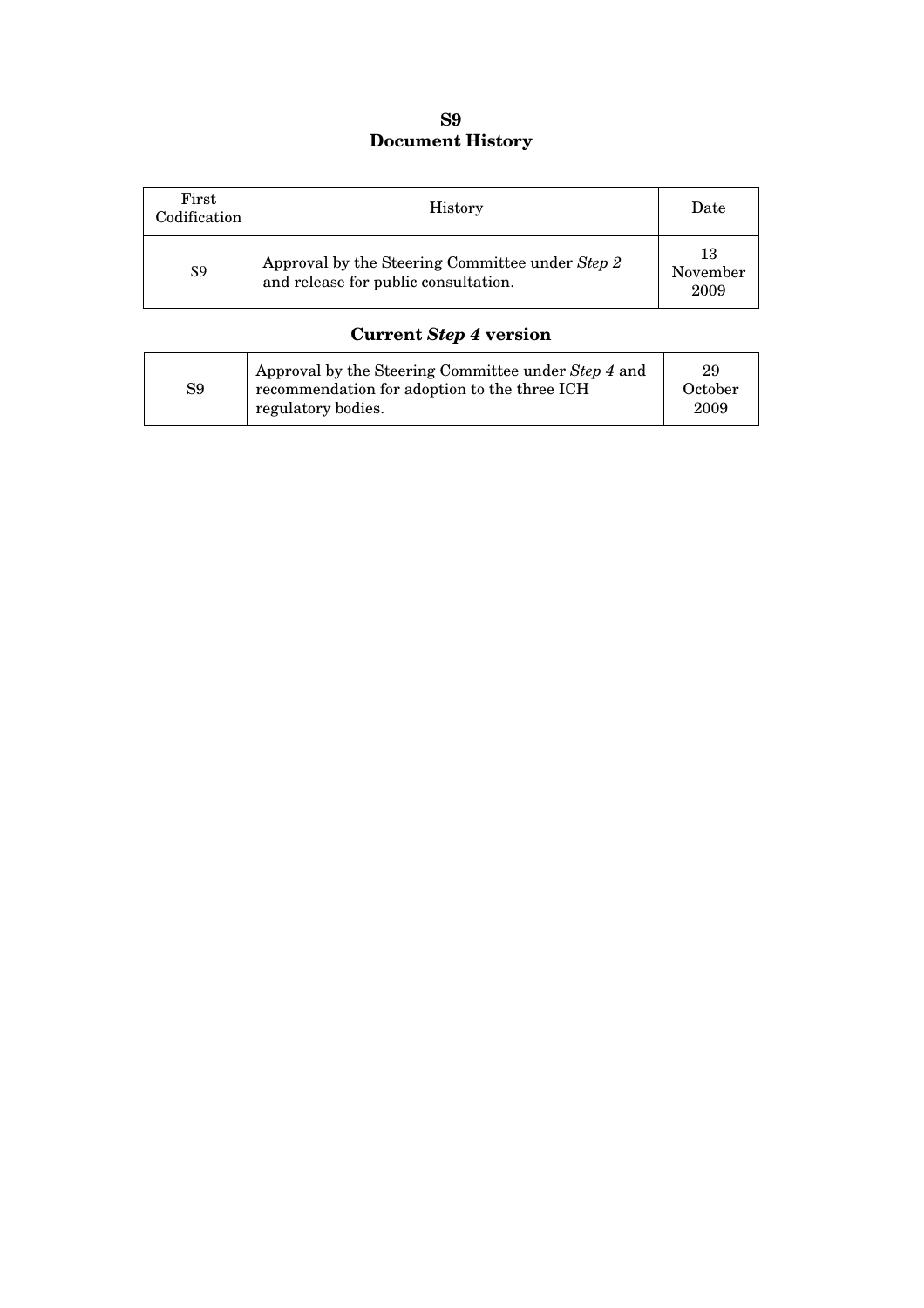## **NONCLINICAL EVALUATION FOR ANTICANCER PHARMACEUTICALS**

#### **ICH Harmonised Tripartite Guideline**

Having reached *Step 4* of the ICH Process at the ICH Steering Committee meeting on October 29, 2009, this guideline is recommended for adoption to the three regulatory parties to ICH.

# **TABLE OF CONTENTS**

| 1.  |                                                                                |  |
|-----|--------------------------------------------------------------------------------|--|
| 1.1 |                                                                                |  |
| 1.2 |                                                                                |  |
| 1.3 |                                                                                |  |
| 1.4 |                                                                                |  |
| 2.  |                                                                                |  |
| 2.1 |                                                                                |  |
| 2.2 |                                                                                |  |
| 2.3 |                                                                                |  |
| 2.4 |                                                                                |  |
| 2.5 |                                                                                |  |
| 2.6 |                                                                                |  |
| 2.7 |                                                                                |  |
| 2.8 |                                                                                |  |
| 2.9 |                                                                                |  |
| 3.  | NONCLINICAL DATA TO SUPPORT CLINICAL TRIAL DESIGN AND MARKETING 5              |  |
| 3.1 |                                                                                |  |
| 3.2 |                                                                                |  |
| 3.3 | Duration and Schedule of Toxicology Studies to Support Initial Clinical Trials |  |
| 3.4 | Duration of Toxicology Studies to Support Continued Clinical Development       |  |
| 3.5 |                                                                                |  |
| 3.6 |                                                                                |  |
| 4.  | . 7                                                                            |  |
| 4.1 |                                                                                |  |
| 4.2 |                                                                                |  |
| 4.3 |                                                                                |  |
| 4.4 |                                                                                |  |
| 5.  |                                                                                |  |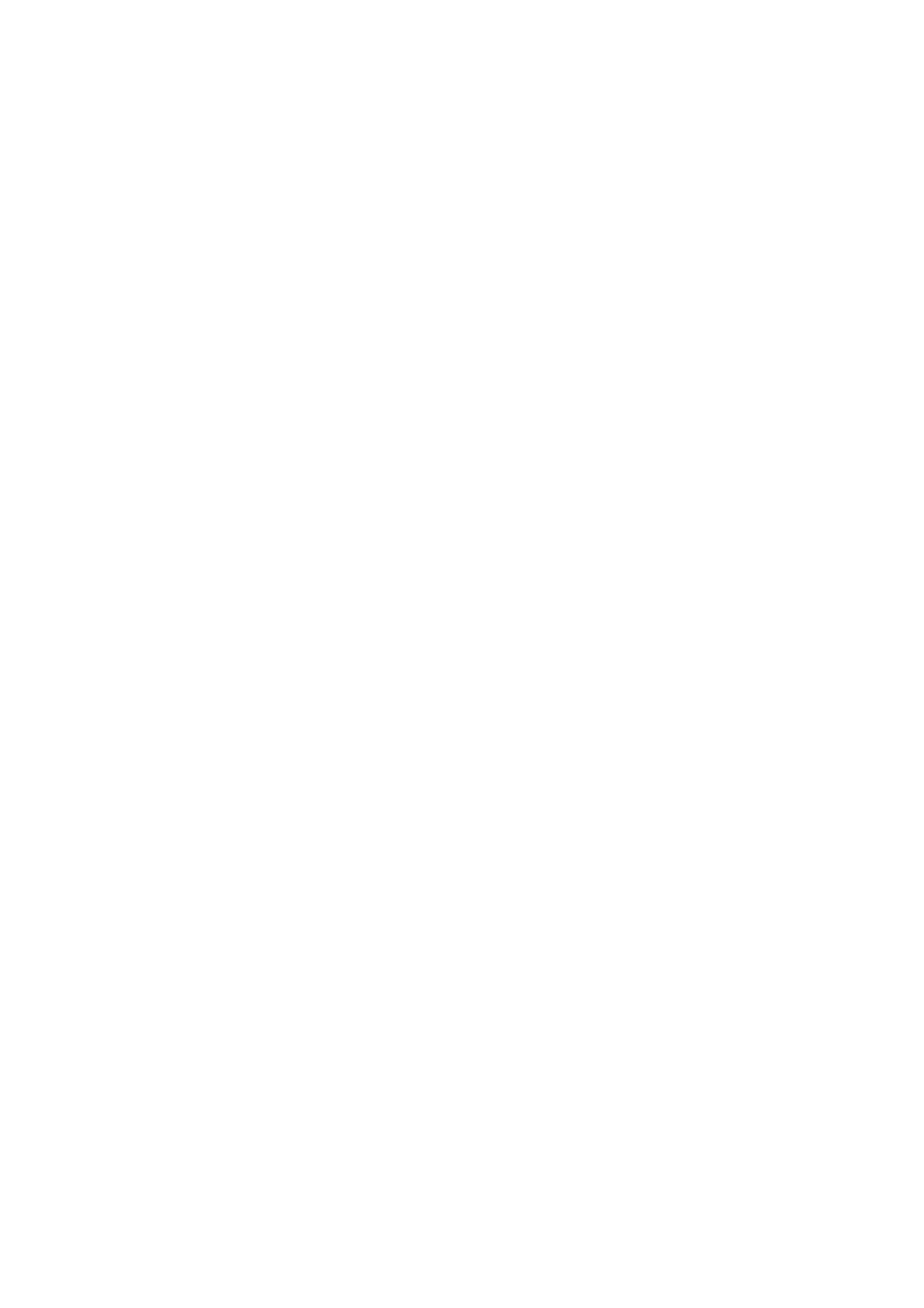# **NONCLINICAL EVALUATION FOR ANTICANCER PHARMACEUTICALS**

#### **1. INTRODUCTION**

#### **1.1 Objectives of the Guideline**

The purpose of this guidance is to provide information to assist in the design of an appropriate program of nonclinical studies for the development of anticancer pharmaceuticals. The guidance provides recommendations for nonclinical evaluations to support the development of anticancer pharmaceuticals in clinical trials for the treatment of patients with advanced disease and limited therapeutic options.

This guideline aims to facilitate and accelerate the development of anticancer pharmaceuticals and to protect patients from unnecessary adverse effects, while avoiding unnecessary use of animals, in accordance with the 3R principles (reduce/refine/replace), and other resources.

As appropriate, the principles described in other ICH guidelines should be considered in the development of anticancer pharmaceuticals. Specific situations where recommendations for nonclinical testing deviate from other guidance are described in this document.

#### **1.2 Background**

Because malignant tumors are life-threatening, the death rate from these diseases is high, and existing therapies have limited effectiveness, it is desirable to provide new, effective anticancer drugs to patients more expeditiously.

There have been no internationally accepted objectives or recommendations on the design and conduct of nonclinical studies to support the development of anticancer pharmaceuticals in clinical trials for the treatment of patients with advanced disease and limited therapeutic options. Nonclinical evaluations are conducted to:

- 1) identify the pharmacologic properties of a pharmaceutical;
- 2) establish a safe initial dose level for the first human exposure; and
- 3) understand the toxicological profile of a pharmaceutical (e.g., identification of target organs, exposure-response relationships, and reversibility).

In the development of anticancer drugs, clinical studies often involve cancer patients whose disease condition is progressive and fatal. In addition, the dose levels in these clinical studies often are close to or at the adverse effect dose levels. For these reasons, the type, timing and flexibility called for in the design of nonclinical studies of anticancer pharmaceuticals can differ from those elements in nonclinical studies for other pharmaceuticals.

#### **1.3 Scope**

This guideline provides information for pharmaceuticals that are intended to treat cancer in patients with serious and life threatening malignancies. For the purpose of this guideline, this patient population is referred to as patients with advanced cancer.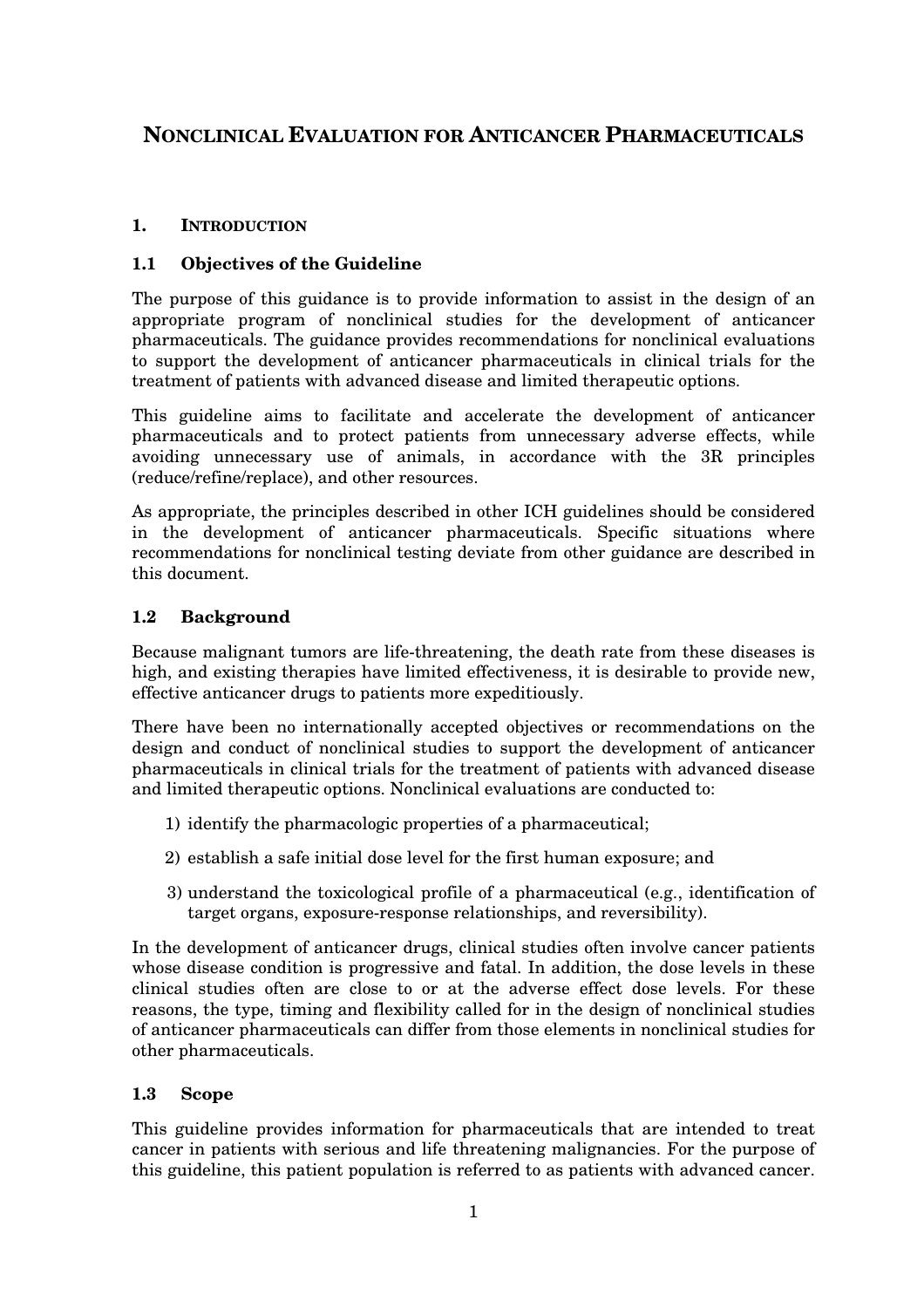The guideline applies to both small molecule and biotechnology-derived pharmaceuticals (biopharmaceuticals), regardless of the route of administration. This guideline describes the type and timing of nonclinical studies in relation to the development of anticancer pharmaceuticals in patients with advanced cancer and references other guidance as appropriate. It describes the minimal considerations for initial clinical trials in patients with advanced cancer whose disease is refractory or resistant to available therapy, or where current therapy is not considered to be providing benefit. The nonclinical data to support Phase I and the clinical Phase I data would normally be sufficient for moving to Phase II and into second or first line therapy in patients with advanced cancer. The guideline also describes further non-clinical data to be collected during continued clinical development in patients with advanced cancer. When an anticancer pharmaceutical is further investigated in cancer patient populations with long expected survival (e.g., those administered pharmaceuticals on a chronic basis to reduce the risk of recurrence of cancer), the recommendations for and timing of additional nonclinical studies depend upon the available nonclinical and clinical data and the nature of the toxicities observed.

This guideline does not apply to pharmaceuticals intended for cancer prevention, treatment of symptoms or side effects of chemotherapeutics, studies in healthy volunteers, vaccines, or cellular or gene therapy. If healthy volunteers are included in clinical trials, the ICH M3 guideline should be followed. Radiopharmaceuticals are not covered in this guideline, but some of the principles could be adapted.

## **1.4 General Principles**

The development of each new pharmaceutical calls for studies designed to characterize its pharmacological and toxicological properties according to its intended use in humans. Modification of "standard" nonclinical testing protocols generally is warranted to address novel characteristics associated with the pharmaceutical or with the manner in which it is to be used in humans.

The manufacturing process can change during the course of development. However, the active pharmaceutical substance used in nonclinical studies should be well characterized and should adequately represent the active substance to be used in the clinical trials.

In general, nonclinical safety studies that are used to support the development of a pharmaceutical should be conducted in accordance with Good Laboratory Practices.

## **2. STUDIES TO SUPPORT NONCLINICAL EVALUATION**

## **2.1 Pharmacology**

Prior to Phase I studies, preliminary characterization of the mechanism(s) of action and schedule dependencies as well as anti-tumor activity of the pharmaceutical should have been made. Appropriate models should be selected based on the target and mechanism of action, but the pharmaceutical need not be studied using the same tumor types intended for clinical evaluation.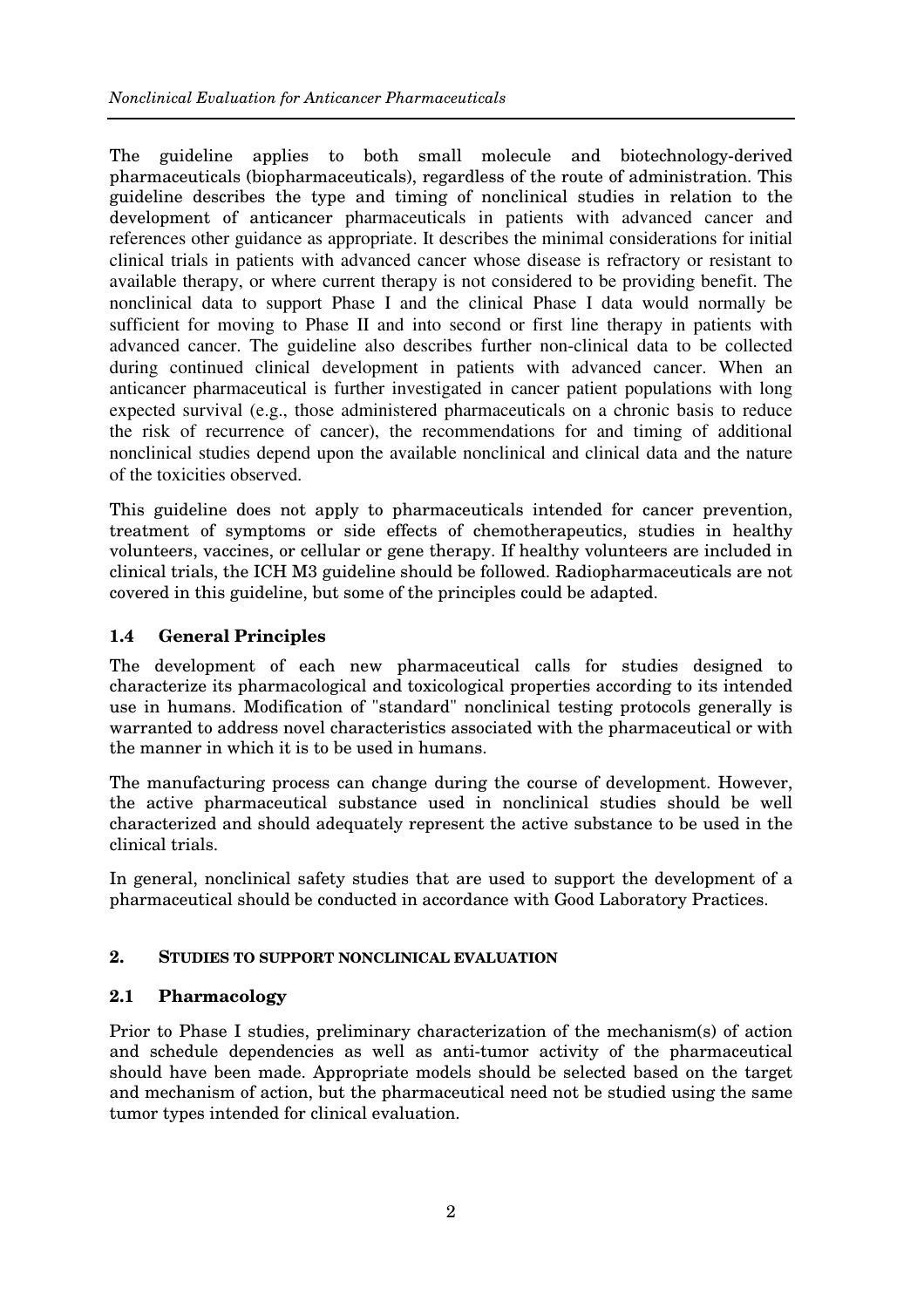These studies can:

- provide nonclinical proof of principle;
- guide schedules and dose-escalation schemes;
- provide information for selection of test species;
- aid in start dose selection and selection of investigational biomarkers, where appropriate; and
- if relevant, justify pharmaceutical combinations.

Understanding the secondary pharmacodynamic properties of a pharmaceutical could contribute to the assessment of safety for humans, and those properties might be investigated as appropriate.

## **2.2 Safety Pharmacology**

An assessment of the pharmaceutical's effect on vital organ functions (including cardiovascular, respiratory and central nervous systems) should be available before the initiation of clinical studies; such parameters could be included in general toxicology studies. Detailed clinical observations following dosing and appropriate electrocardiographic measurements in non-rodents are generally considered sufficient. Conducting stand-alone safety pharmacology studies to support studies in patients with advanced cancer is not called for. In cases where specific concerns have been identified that could put patients at significant additional risks in clinical trials, appropriate safety pharmacology studies described in ICH S7A and/or S7B should be considered. In the absence of a specific risk, such studies will not be called for to support clinical trials or for marketing.

## **2.3 Pharmacokinetics**

The evaluation of limited pharmacokinetic parameters (e.g., peak plasma/serum levels, area under the curve (AUC), and half-life) in the animal species used for nonclinical studies can facilitate dose selection, schedule and escalation during Phase I studies. Further information on absorption, distribution, metabolism and excretion of the pharmaceutical in animals should normally be generated in parallel with clinical development.

## **2.4 General Toxicology**

The primary objective of Phase I clinical trials in patients with advanced cancer is to assess the safety of the pharmaceutical. Phase I assessments can include dosing to a maximum tolerated dose (MTD) and dose limiting toxicity (DLT). Toxicology studies to determine a no observed adverse effect level (NOAEL) or no effect level (NOEL) are not considered essential to support clinical use of an anticancer pharmaceutical. As the toxicity of the pharmaceutical can be greatly influenced by its schedule of administration, an approximation of its clinical schedule should be evaluated in toxicology studies. This is further discussed in Section 3.3 and 3.4.

Assessment of the potential to recover from toxicity should be provided to understand whether serious adverse effects are reversible or irreversible. A study that includes a terminal non-dosing period is called for if there is severe toxicity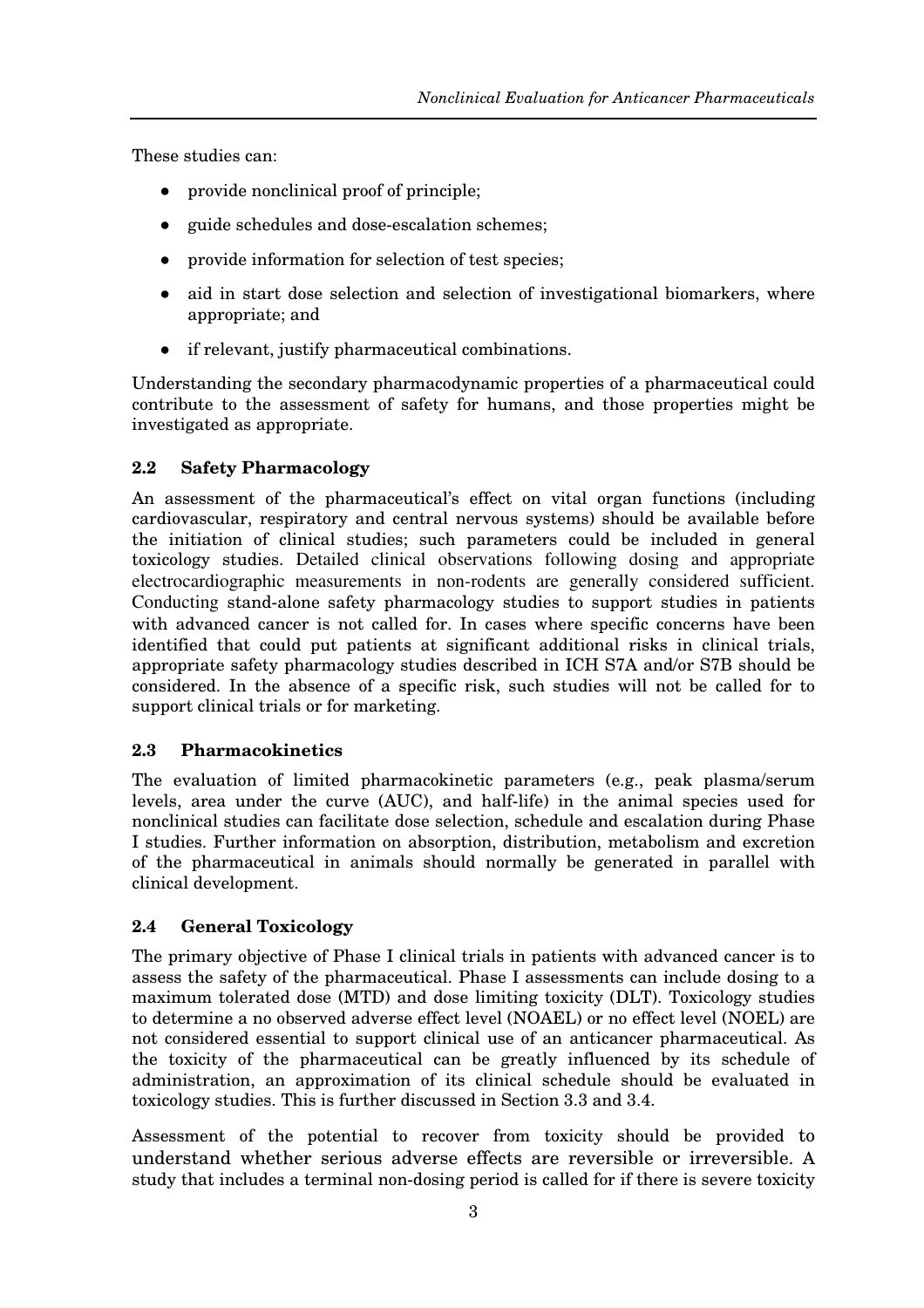at approximate clinical exposure and recovery cannot be predicted by scientific assessment. This scientific assessment can include the extent and severity of the pathologic lesion and the regenerative capacity of the organ system showing the effect. If a study of recovery is called for, it should be available to support clinical development. The demonstration of complete recovery is not considered essential.

For small molecules, the general toxicology testing usually includes rodents and nonrodents. In certain circumstances, determined case-by-case, alternative approaches can be appropriate (e.g., for genotoxic drugs targeting rapidly dividing cells, a repeatdose toxicity study in one rodent species might be considered sufficient, provided the rodent is a relevant species). For biopharmaceuticals, see ICH S6 for the number of species to be studied.

Toxicokinetic evaluation should be conducted as appropriate.

## **2.5 Reproduction Toxicology**

An embryofetal toxicology assessment is conducted to communicate potential risk for the developing embryo or fetus to patients who are or might become pregnant. Embryofetal toxicity studies of anticancer pharmaceuticals should be available when the marketing application is submitted, but these studies are not considered essential to support clinical trials intended for the treatment of patients with advanced cancer. These studies are also not considered essential for the purpose of marketing applications for pharmaceuticals that are genotoxic and target rapidly dividing cells (e.g., crypt cells, bone marrow) in general toxicity studies or belong to a class that has been well characterized as causing developmental toxicity.

For small molecules, embryofetal toxicology studies are typically conducted in two species as described by ICH S5(R2). In cases where an embryofetal developmental toxicity study is positive for embryofetal lethality or teratogenicity, a confirmatory study in a second species is usually not warranted.

For biopharmaceuticals, an assessment in one pharmacologically relevant species should usually be sufficient. This assessment might be done by evaluating the toxicity during the period of organogenesis or study designs as described by ICH S6. Alternative approaches might be considered appropriate if scientifically justified. The alternative approaches might include a literature assessment, assessment of placental transfer, the direct or indirect effects of the biopharmaceutical, or other factors.

A study of fertility and early embryonic development is not warranted to support clinical trials or for marketing of pharmaceuticals intended for the treatment of patients with advanced cancer. Information available from general toxicology studies on the pharmaceutical's effect on reproductive organs should be used as the basis of the assessment of impairment of fertility.

A pre- and postnatal toxicology study is generally not warranted to support clinical trials or for marketing of pharmaceuticals for the treatment of patients with advanced cancer.

## **2.6 Genotoxicity**

Genotoxicity studies are not considered essential to support clinical trials for therapeutics intended to treat patients with advanced cancer. Genotoxicity studies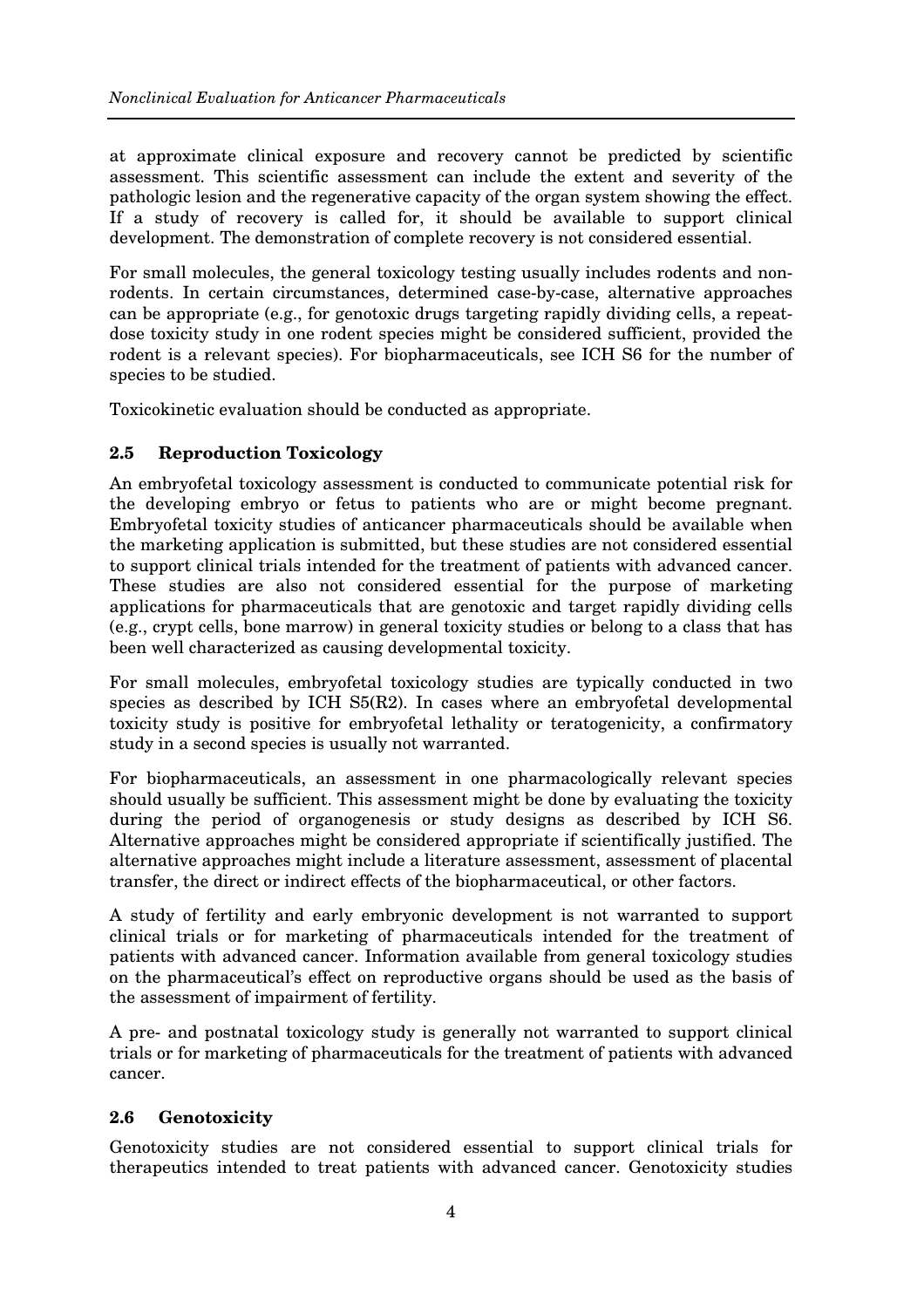should be performed to support marketing (see ICH S2). The principles outlined in ICH S6 should be followed for biopharmaceuticals. If the *in vitro* assays are positive, an *in vivo* assay might not be warranted.

## **2.7 Carcinogenicity**

The appropriateness of a carcinogenicity assessment for anticancer pharmaceuticals is described in ICH S1A. Carcinogenicity studies are not warranted to support marketing for therapeutics intended to treat patients with advanced cancer.

## **2.8 Immunotoxicity**

For most anticancer pharmaceuticals, the design components of the general toxicology studies are considered sufficient to evaluate immunotoxic potential and support marketing. For immunomodulatory pharmaceuticals, additional endpoints (such as immunophenotyping by flow cytometry) might be included in the study design.

## **2.9 Photosafety testing**

An initial assessment of phototoxic potential should be conducted prior to Phase I, based on photochemical properties of the drug and information on other members in the class. If assessment of these data indicates a potential risk, appropriate protective measures should be taken during outpatient trials. If the photosafety risk cannot be adequately evaluated based on nonclinical data or clinical experience, a photosafety assessment consistent with the principles described in ICH M3 should be provided prior to marketing.

## **3. NONCLINICAL DATA TO SUPPORT CLINICAL TRIAL DESIGN AND MARKETING**

## **3.1 Start Dose for First Administration in Humans**

The goal of selecting the start dose is to identify a dose that is expected to have pharmacologic effects and is reasonably safe to use. The start dose should be scientifically justified using all available nonclinical data (e.g., pharmacokinetics, pharmacodynamics, toxicity), and its selection based on various approaches (see Note 2). For most systemically administered small molecules, interspecies scaling of the animal doses to an equivalent human dose is usually based on normalization to body surface area. For both small molecules and biopharmaceuticals, interspecies scaling based on body weight, AUC, or other exposure parameters might be appropriate.

For biopharmaceuticals with immune agonistic properties, selection of the start dose using a minimally anticipated biologic effect level (MABEL) should be considered.

## **3.2 Dose Escalation and the Highest Dose in a Clinical Trial**

In general, the highest dose or exposure tested in the nonclinical studies does not limit the dose-escalation or highest dose investigated in a clinical trial in patients with cancer. When a steep dose- or exposure-response curve for severe toxicity is observed in nonclinical toxicology studies, or when no preceding marker of severe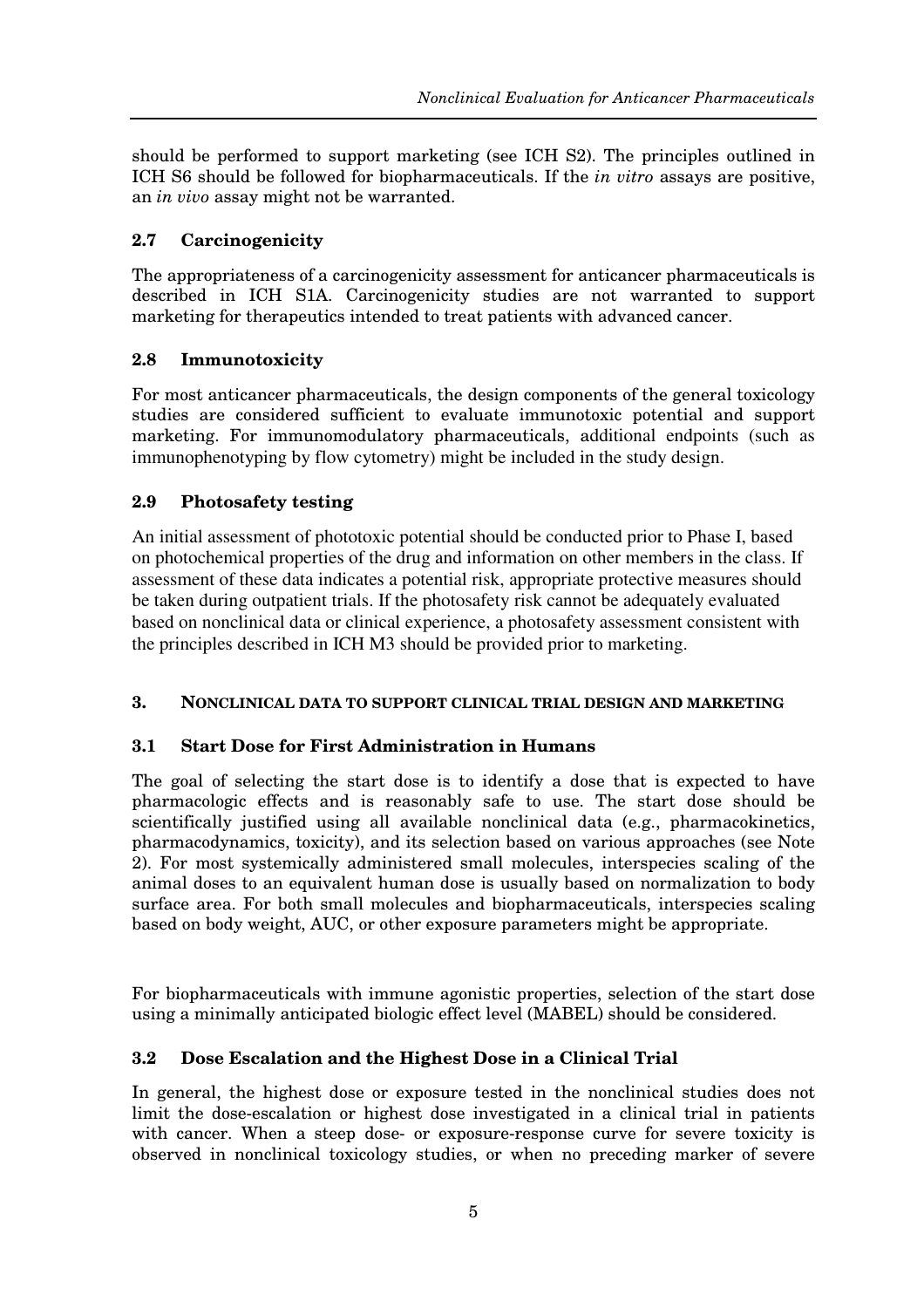toxicity is available, smaller than usual dose increments (fractional increments rather than dose doubling) should be considered.

#### **3.3 Duration and Schedule of Toxicology Studies to Support Initial Clinical Trials**

In Phase I clinical trials, treatment can continue according to the patient's response, and in this case, a new toxicology study is not called for to support continued treatment beyond the duration of the completed toxicology studies.

The design of nonclinical studies should be appropriately chosen to accommodate different dosing schedules that might be utilized in initial clinical trials. It is not expected that the exact clinical schedule always will be followed in the toxicological study, but the information provided from the toxicity studies should be sufficient to support the clinical dose and schedule and to identify potential toxicity. For example, one factor that can be considered is the half-life in the test species and the projected (or known) half-life in humans. Other factors could include exposure assessment, toxicity profile, saturation of receptors, etc. Table 1 provides examples of nonclinical treatment schedules that are commonly used in anticancer pharmaceutical development and can be used for small molecules or biopharmaceuticals. In cases where the available toxicology information does not support a change in clinical schedules, an additional toxicology study in a single species is usually sufficient.

#### **3.4 Duration of Toxicology Studies to Support Continued Clinical Development and Marketing**

The nonclinical data to support Phase I and the clinical Phase I data would normally be sufficient for moving to Phase II and into second or first line therapy in patients with advanced cancer. In support of continued development of an anticancer pharmaceutical for patients with advanced cancer, results from repeat dose studies of 3 months' duration following the intended clinical schedule should be provided prior to initiating Phase III studies. For most pharmaceuticals intended for the treatment of patients with advanced cancer, nonclinical studies of 3 months duration are considered sufficient to support marketing.

When considering a change in the clinical schedule, an evaluation of the existing clinical data should be conducted to justify such change. If the clinical data alone are inadequate to support the change in schedule, the factors discussed in Section 3.3 above should be considered.

## **3.5 Combination of Pharmaceuticals**

Pharmaceuticals planned for use in combination should be well studied individually in toxicology evaluations. Data to support a rationale for the combination should be provided prior to starting the clinical study. In general, toxicology studies investigating the safety of combinations of pharmaceuticals intended to treat patients with advanced cancer are not warranted. If the human toxicity profile of the pharmaceuticals has been characterized, a nonclinical study evaluating the combination is not usually warranted. For studies in which at least one of these compounds is in early stage development (i.e., the human toxicity profile has not been characterized), a pharmacology study to support the rationale for the combination should be provided. This study should provide evidence of increased activity in the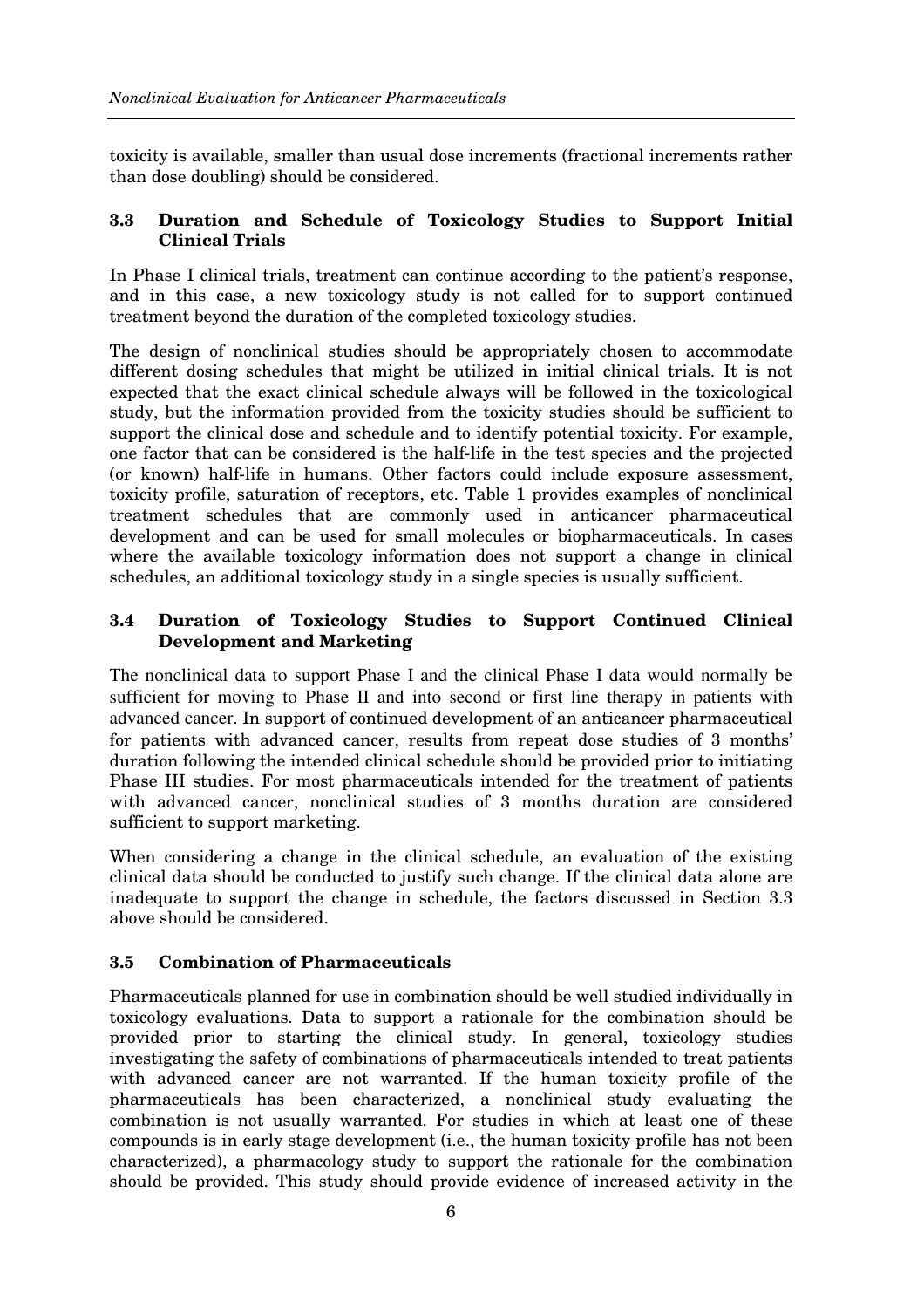absence of a substantial increase in toxicity on the basis of limited safety endpoints, such as mortality, clinical signs, and body weight. Based on available information, a determination should be made whether or not a dedicated toxicology study of the combination is warranted.

## **3.6 Nonclinical Studies to Support Trials in Pediatric Populations**

The general paradigm for investigating most anticancer pharmaceuticals in pediatric patients is first to define a relatively safe dose in adult populations and then to assess some fraction of that dose in initial pediatric clinical studies. The recommendations for nonclinical testing outlined elsewhere in this document also apply for this population. Studies in juvenile animals are not usually conducted in order to support inclusion of pediatric populations for the treatment of cancer. Conduct of studies in juvenile animals should be considered only when human safety data and previous animal studies are considered insufficient for a safety evaluation in the intended pediatric age group.

## **4. OTHER CONSIDERATIONS**

## **4.1 Conjugated Products**

Conjugated products are pharmaceuticals covalently bound to carrier molecules, such as proteins, lipids, or sugars. The safety of the conjugated material is the primary concern. The safety of the unconjugated material, including the linker used, can have a more limited evaluation. Stability of the conjugate in the test species and human plasma should be provided. A toxicokinetic evaluation should assess both the conjugated and the unconjugated compound after administration of the conjugated material.

## **4.2 Liposomal Products**

A complete evaluation of the liposomal product is not warranted if the unencapsulated material has been well characterized. As appropriate, the safety assessment should include a toxicological evaluation of the liposomal product and a limited evaluation of the unencapsulated pharmaceutical and carrier (e.g., a single arm in a toxicology study). The principle described here might also apply to other similar carriers. A toxicokinetic evaluation should be conducted as appropriate. If possible, such an evaluation should assess both the liposomal product and the free compound after administration of the liposomal product.

#### **4.3 Evaluation of Drug Metabolites**

In some cases, metabolites that have been identified in humans have not been qualified in nonclinical studies. For these metabolites, a separate evaluation is generally not warranted for patients with advanced cancer.

#### **4.4 Evaluation of Impurities**

It is recognized that impurity standards have been based on a negligible risk, as discussed in ICH Q3A and Q3B. Exceeding the established limits for impurities identified in these ICH guidelines could be appropriate for anticancer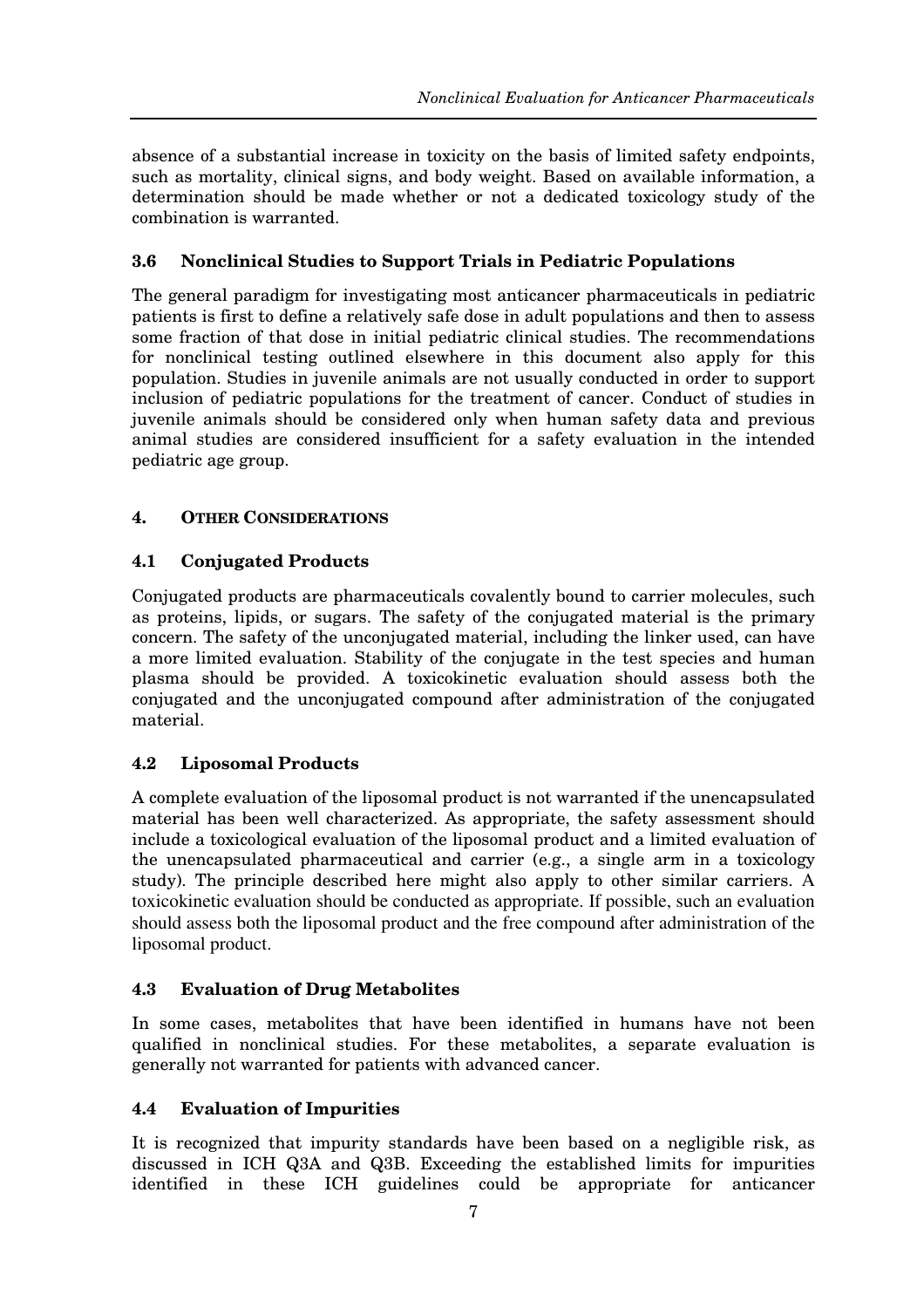pharmaceuticals, and a justification should be provided in the marketing application. The justification could include the disease being treated and the patient population, the nature of the parent pharmaceutical (pharmacologic properties, genotoxicity and carcinogenic potential, etc.), duration of treatment, and the impact of impurity reduction on manufacturing. Further, the qualification assessment could include consideration of either the dose or concentration tested in nonclinical study relative to clinical levels. For genotoxic impurities, several approaches have been used to set limits based on increase in lifetime risk of cancer. Such limits are not appropriate for pharmaceuticals intended to treat patients with advanced cancer, and justifications described above should be considered to set higher limits. Impurities that are also metabolites present in animal and/or human studies are generally considered qualified.

**Table 1: Examples of Treatment Schedules for Anticancer Pharmaceuticals to Support Initial Clinical Trials** 

| <b>Clinical Schedule</b>                                       | <b>Examples of Nonclinical Treatment</b><br>Schedule <sup>1,2,3,4</sup> |
|----------------------------------------------------------------|-------------------------------------------------------------------------|
| Once every 3-4 weeks                                           | Single dose                                                             |
| Daily for 5 days every 3 weeks                                 | Daily for 5 days                                                        |
| Daily for 5-7 days, alternating<br>weeks                       | Daily for 5-7 days, alternating weeks (2-dose cycles)                   |
| Once a week for 3 weeks, Once a week for 3 weeks<br>1 week off |                                                                         |
| Two or three times a week                                      | Two or three times a week for 4 weeks                                   |
| Daily                                                          | Daily for 4 weeks                                                       |
| Weekly                                                         | Once a week for 4-5 doses                                               |

**1** Table 1 describes the dosing Phase. The timing of the toxicity assessment(s) in the non-clinical studies should be scientifically justified based on the anticipated toxicity profile and the clinical schedule. For example, both a sacrifice shortly after the dosing Phase to examine early toxicity and a later sacrifice to examine late onset of toxicity should be considered.

**2** For further discussion regarding flexibility in the relationship of the clinical schedule and the non-clinical toxicity studies, see Section 3.3.

**3** The treatment schedules described in the table do not specify recovery periods (see Section 2.4 and Note 1 regarding recovery).

**4** The treatment schedules described in this table should be modified as appropriate for molecules with extended pharmacodynamic effects, long half-lives or potential for anaphylactic reactions. In addition, the potential effects of immunogenicity should be considered (see ICH S6).